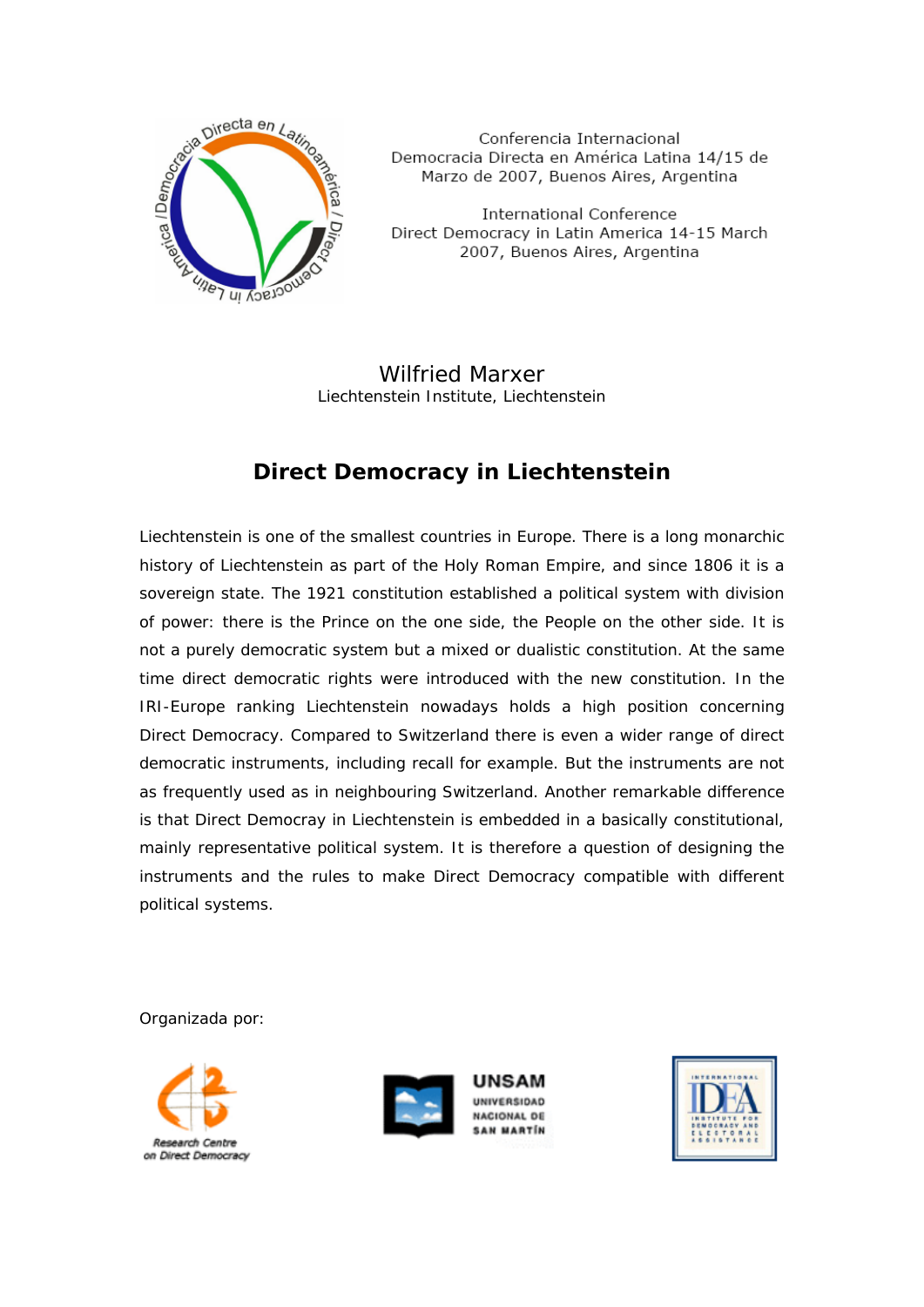# **Direct Democracy in Liechtenstein**

*Wilfried Marxer (wm@liechtenstein-institut.li)* 

## **1 Beginning of Direct Democracy in Liechtenstein**

Liechtenstein is a very small state in Europe surrounded by Austria and Switzerland. The official language is German. The country's surface area is only 160 square kilometres, and the current population amounts to not more than 36,000 persons. One third of the population are foreigners, mainly from other German speaking countries, but also from Southern European countries and many others.

The instruments of direct democracy were introduced in Liechtenstein with the constitution of 1921 - later than in Switzerland, but strongly influenced by the Swiss model of direct democracy,.<sup>[1](#page-1-0)</sup> Before that, the power in the state was mainly held by the prince (*Fürst*). The constitution of 1921 did not, however, establish a purely democratic political system. Although the monarchy was abolished after World War I in neighbouring Austria, where the Princes of Liechtenstein had lived for centuries and at that time still did, Liechtenstein continued as a Principality (*Fürstentum*). But during World War I and the years thereafter, there was a growing movement within parliament (*Landtag*) and in public politics demanding more democratic rights. These were finally achieved with the constitution of 1921, where the so-called 'dualistic' construction of the constitution established a separation of power into two main forces: the prince and the people. This dualistic construction of the constitution as well as the constitution itself – despite having been revised several times – remains in force today.<sup>[2](#page-1-1)</sup>

At the time when the new constitution was adopted there was a political change in many aspects in Liechtenstein. The traditional relationship with Austria was weakening and there was a significant shift towards Switzerland. At the same time there was growing criticism of the overwhelming power of the prince. Before 1921, the government was exclusively installed by the prince, and the head of government was a princely official and – to the disapproval of the people and the political elite – a foreigner from Austria. Parliament, which had only existed since 1862, had almost no power or rights. Moreover, the prince had the right to appoint three of the fifteen members of parliament, the rest being elected by the (male) voters on the basis of an indirect election system.

<sup>&</sup>lt;sup>1</sup> On direct democracy in Liechtenstein in more detail see Marxer (2007/forthcoming), also Batliner 1993.

<span id="page-1-1"></span><span id="page-1-0"></span><sup>&</sup>lt;sup>1</sup> On direct democracy in Liechtenstein in more detail see Marxer (2007/forthcoming), also Batliner 1993.<br><sup>2</sup> On the dualistic principle: Ignor 1987; Willoweit 1987; Riklin 1987; Batliner 1994. On the period of the development of the constitution of 1921: Vaterländische Union (ed.) 1996.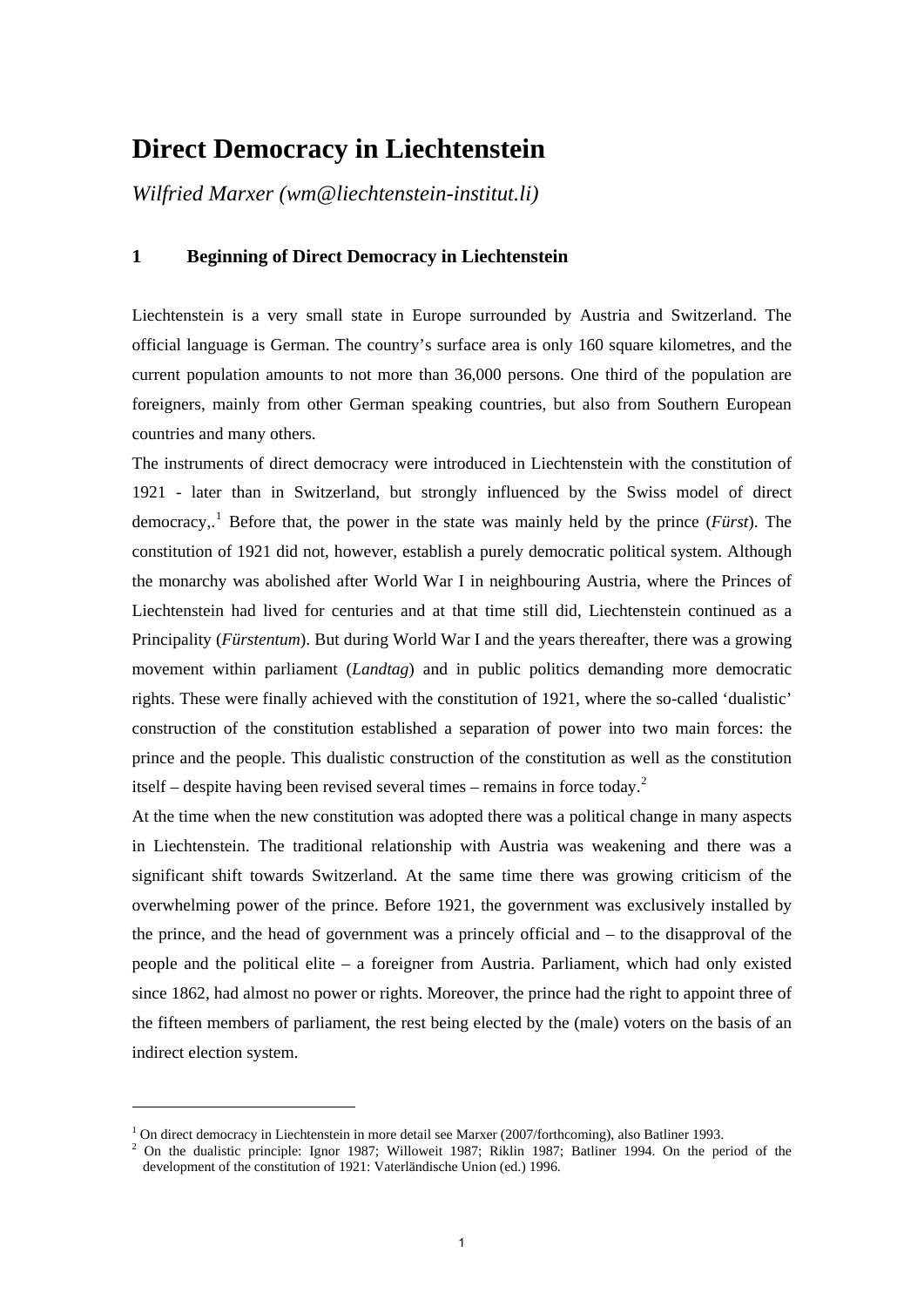In many respects the constitution of 1921 followed the earlier constitution of 1862. It was designed mainly as a representative political system comprising the ongoing strong power of the prince, a unicameral parliament – now being elected directly and with no princely members of parliament – and the government consisting of citizens of Liechtenstein who now had to be elected by joint agreement of the parliament and the prince.

The direct democratic instruments – the popular and/or communal initiative and referendum, the authorities' referendum and the consultative referendum – were imposed on the basically representative system. The constitutional tradition of monarchy and the type of parliamentary democracy were kept, although strongly modified in that parliament gained more power and henceforth was the main actor in the legislative process. No law could enter into force without the approval of the parliament – unless a popular vote replaced the decision of the parliament. On the other hand, the prince had and still has the right to sign all laws. If he does not, no law can enter into force , regardless of whether there was prior approval by parliament or by a popular vote.[3](#page-2-0)

The complex balance of the Liechtenstein constitution is expressed in the programmatic Article 2 of the constitution: "The Principality is a constitutional, hereditary monarchy on a democratic and parliamentary basis (...); the power of the State is inherent in and issues from the Prince Regnant and the people and shall be exercised in accordance with the provisions of the present Constitution."

In the meantime there have been some changes in the constitution in respect of direct democratic rights, none of them reducing the previous rights. From the very beginning of the new constitution of 1921 there was the right of the people to participate in the legislative process through initiatives and referendums. The instruments were allowed for ordinary laws as well as for constitutional laws; the referendum also for financial decisions taken by the parliament. Additionally, there was the right of the people to convene or to dissolve the parliament.

The first step to extend direct democracy was made in 1992 by introducing the right to vote on international treaties. In 2003 a long series of articles of the constitution were modified or newly introduced, imposed by the princely house and approved by the people through a popular vote.<sup>[4](#page-2-1)</sup> Some of them expanded direct democratic rights - such as the right to a vote of no confidence in the prince, the right to abolish the monarchy without a veto right of the prince, and the right to

<span id="page-2-0"></span><sup>&</sup>lt;sup>3</sup> Pállinger (2003) compared 'monarchies' in Europe and found that the monarchy in Liechtenstein is more powerful

<span id="page-2-1"></span>than in most other countries where the monarchy is dominated by the democratic principle. 4 The vote was highly controversial. It was the result of a serious conflict between the representative bodies and the prince. In the end the prince himself successfully launched a popular initiative to change the constitution in the way he wished. The public communication around the vote was dominated by the threat of the prince and the princely house to leave the country if the prince's initiative failed. Marcinkowski 2004.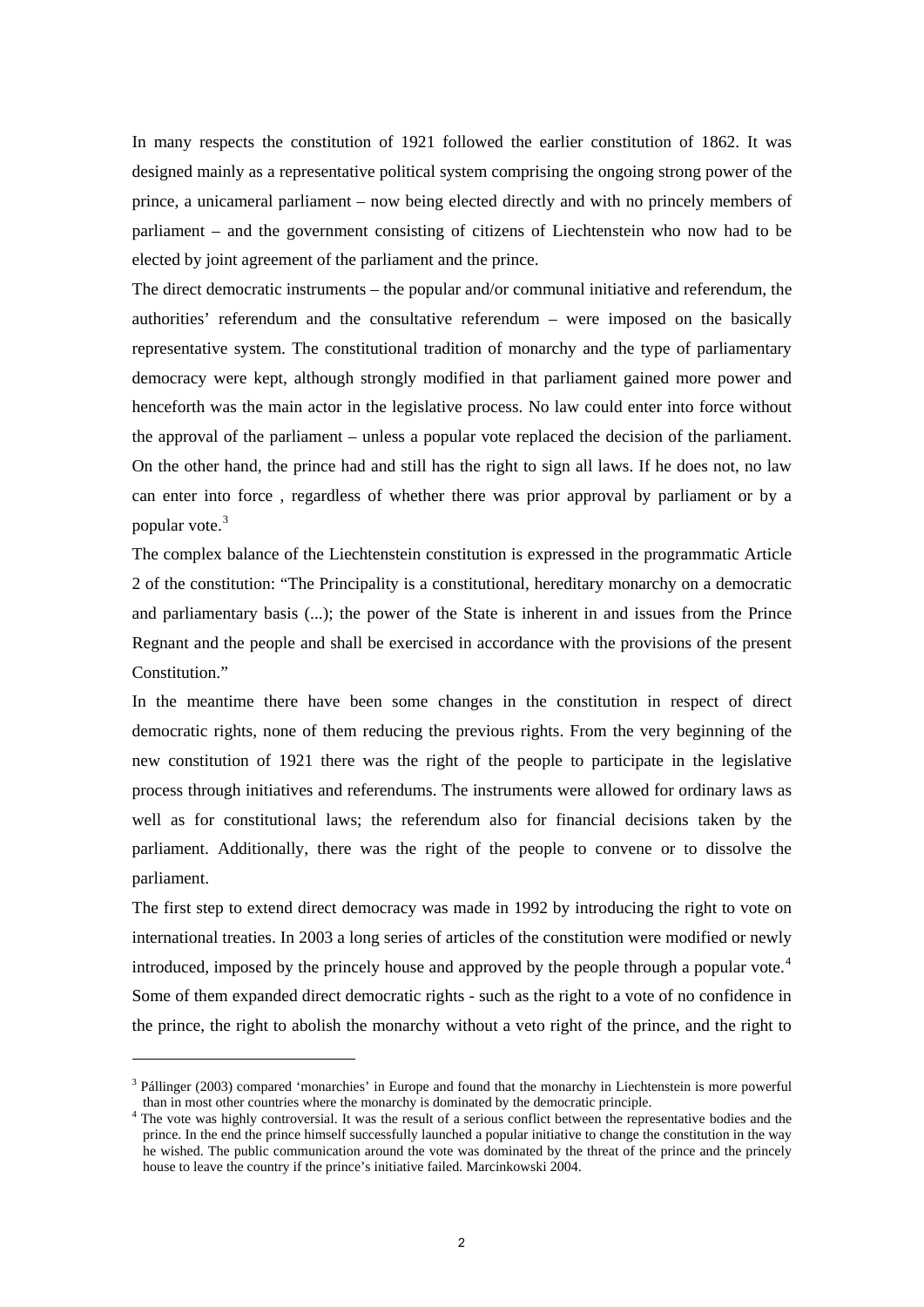elect judges in special political constellations. In the following chapter the various currently existing direct democratic instruments in Liechtenstein will be described in more detail.

## **Main Direct Democratic Instruments in Liechtenstein**

The following description of direct democratic instruments reflects the current legal situation, including changes to the constitution since its coming into force in 1921.

#### *Popular Initiative*

There are two ways to launch an initiative, the one as a formulated popular initiative, the other as a non-formulated initiative. The formulated initiative is a precise proposal for a new law or for amendments to laws or to the constitution. The non-formulated initiative is a suggestion for some legal change without this being binding on the parliament.

The initiative can be launched by the people (*Sammelbegehren*) or by municipalities (*Gemeindebegehren*). There are eleven municipalities in Liechtenstein, creating a second administrative level below the national level. Popular initiatives require 1,000 signatures or the approval of three municipalities to effect a popular vote, if it concerns laws. If the initiative proposes to change the constitution, 1,500 signatures or the approval of four municipalities is required.

There have been several attempts in the past to start a community-based initiative. But this was never successful, either because it proved impossible to gain the support of the municipalities, or because the initiative was rejected by parliament as being an excluded issue. This happened several times from the 1930s to the 1950s. The usual way now is to launch a popular initiative not as a municipalities initiative but as a signature-collecting initiative.

An initiative can be withdrawn by the initiators. This makes sense if the parliament makes a counter-proposal (see below) to an initiative which seems to be a better solution even to the initiators. This possibility was adopted in 1996, but the option has never been used in Liechtenstein so far.

#### *Popular Referendum*

The counterpart of the initiative is the popular referendum. Whereas the initiative is used to effect some change, the referendum tries to block a decision already taken by the parliament. As with the initiative, the referendum can be used by the people or by municipalities. Again, 1,000 signatures (or three communities) are required to force a popular vote on a parliamentary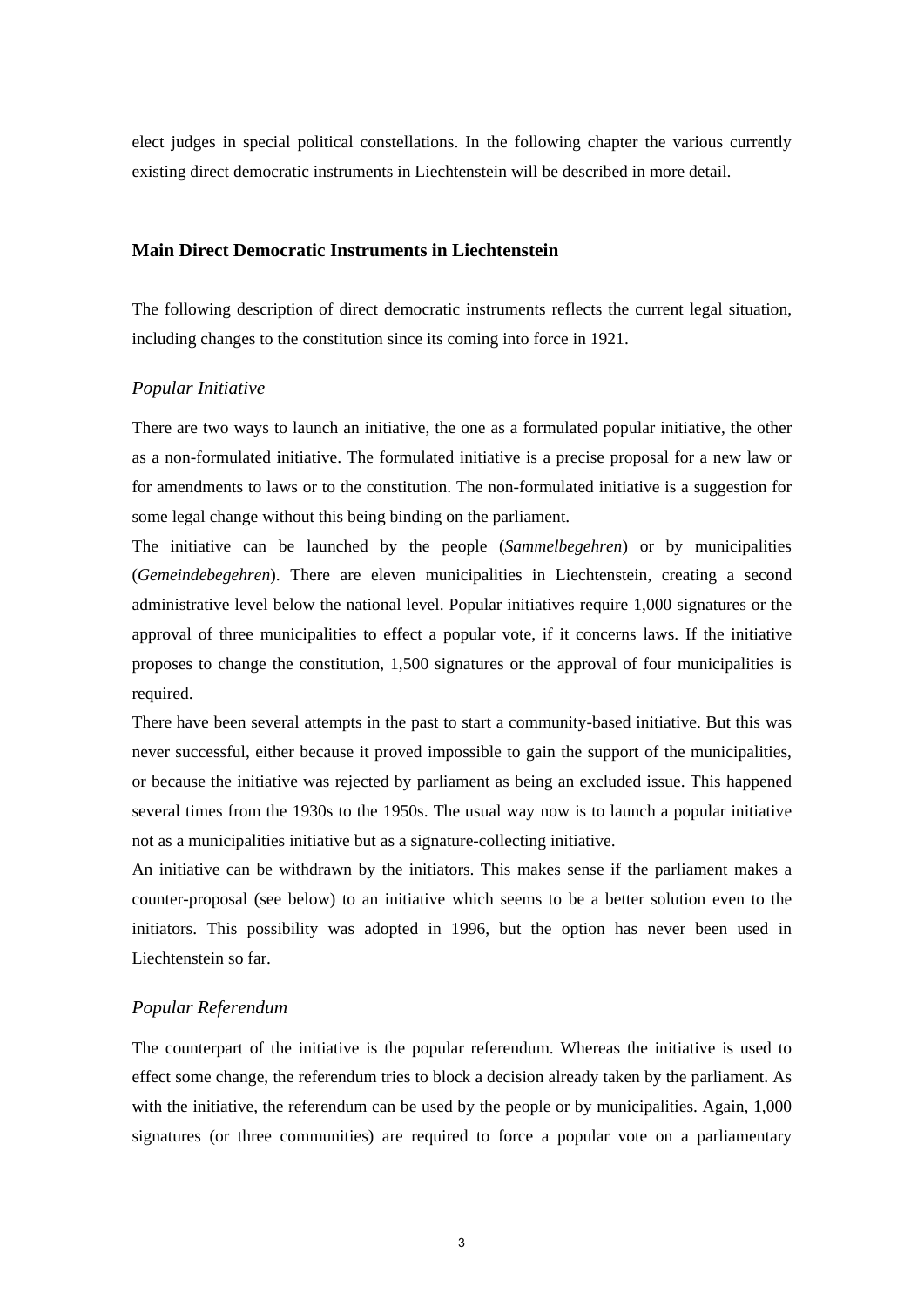decision if it concerns laws, or 1,500 signatures (or four communities) if it concerns the constitution.

#### *Administrative Referendum*

It is controversial whether administrative referendums should be treated as a part of direct democracy. IRI Europe makes a clear distinction between plebiscites and direct democracy in its Guidebook to Direct Democracy (2005, pp. 268f.). "In reality, plebiscites are instruments of power which those in power use in an attempt to reinforce or salvage that power with the help of the people." They are "not classified as direct democracy procedures, because they do not fulfil the criteria of power-sharing."

This statement however seems to be too dogmatic under circumstances where the electorate has the right to effect popular votes by initiatives and referendums on its own account. Administrative referendums are not exclusive in this context. It is not exclusively up to the administrative body to decide whether the electorate can participate in the decision-making process or not. The administrative referendum perhaps merely shortens the process if it is foreseeable that a popular referendum will be launched anyway. In Liechtenstein the administrative referendum (*Landtagsbegehren*) is used in many cases if the parliament believes that a draft law is too important or too close to the people's political rights to be accounted for only by parliament. This holds, for example, for fundamental changes to electoral law.

The parliament also has the right to make a counterproposal (*Gegenvorschlag*) to a popular initiative. This can be done when the parliament debates the initiative and does not agree with it. In this case there will be a popular vote on the issue. Parliament can make its own proposal as a counterproposal to the initiative. The vote on both proposals is held at the same ballot. If more than one proposal is submitted, the voters can approve more than one proposal and at the same time indicate which one they would prefer if both (or more) achieved a majority of the votes. The one with the most 'Yes' votes wins. This is called the "double yes" method with a final ballot.

In Liechtenstein the administrative referendum can be used by the parliament, but not by the government or the prince. It is a precondition that the parliament has first taken a decision with the necessary majority. It then has to declare that the decision is not urgent, and with the majority in parliament the decision can be submitted to a popular vote. The popular vote is binding on the parliament. If the people agree with the act of parliament, only the countersignature of the prince is then required to validate the decision. If the voters reject a draft it cannot enter into force.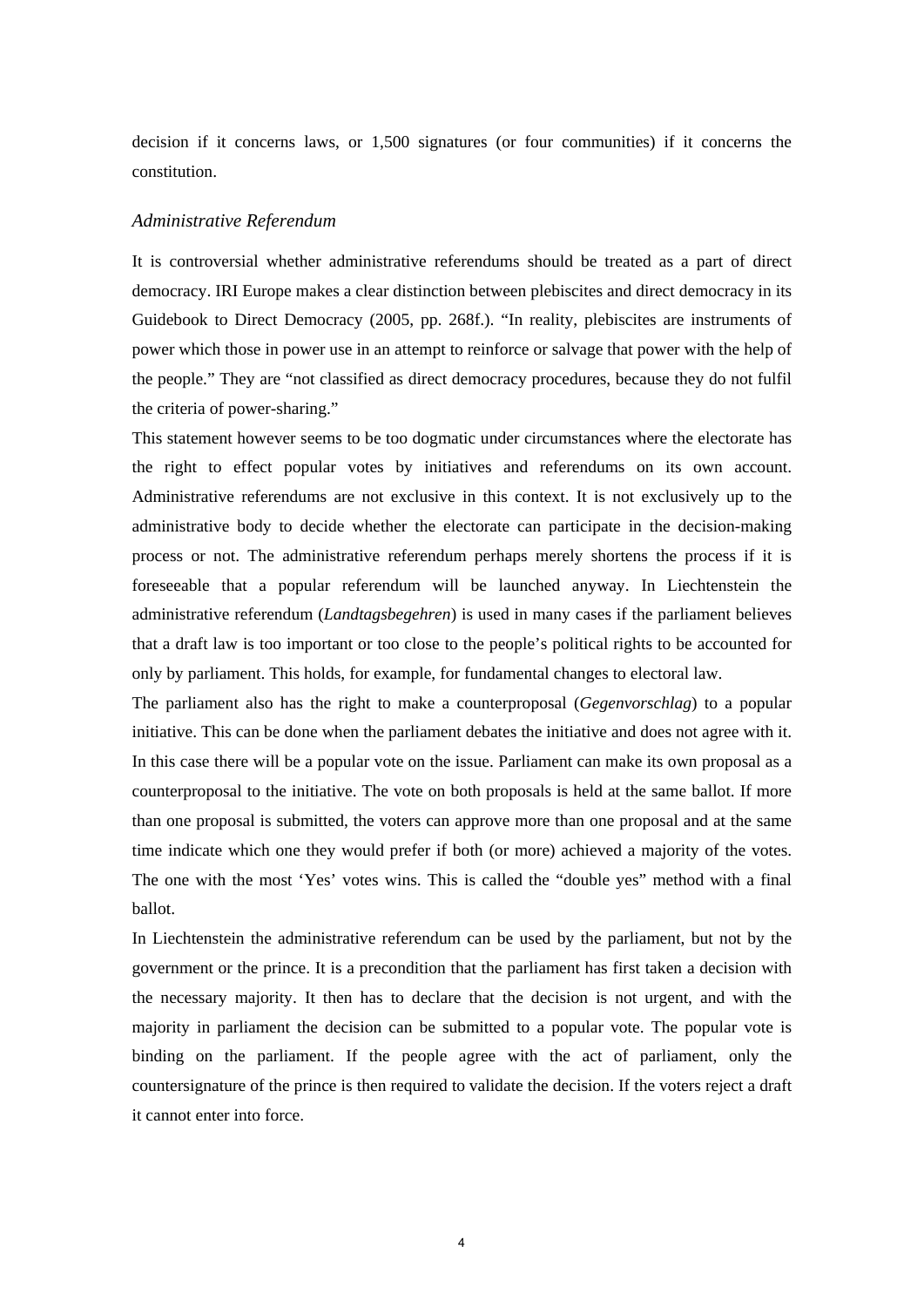### *Consultative administrative referendum*

i Unlike the normal administrative referendum, the consultative referendum (*Konsultativabstimmung*) does not envisage a precisely formulated draft, but an idea or a general political goal. Parliament can ask the voters in a formal way to express their preferences on policy issues. It is like an opinion poll, but executed formally, restricted to the electorate and done at the ballot box. The result of the consultative referendum is not binding on the parliament.

The popular initiative, the popular referendum and the administrative referendum are the most import instruments of direct democracy in Liechtenstein. Since 1921 there has only been one consultative administrative referendum on the question of whether to introduce women's right to vote (1968). All other popular votes belong to one of the above-mentioned three types of ballot.

As we have seen before, the right of initiative and referendum includes not only constitutional laws but also ordinary laws. In addition to that, people can also launch a referendum on financial decisions of the parliament and (since 1992) on any international treaties agreed by parliament. Financial referendums are only allowed if they concern single expenditures of more than 300,000 Swiss Francs, or recurrent expenditure of 150,000 Swiss Francs(currently 0.04 and 0.02 percent of the national budget respectively). In 1921 the minimum threshold for financial referendums was 4 percent (single expenditure) or 1.6 percent (recurrent expenditure) of the national budget. In other words, there were only a few cases which fulfilled this condition in former times, whereas today a lot of financial decisions made by the parliament are possible subjects for a referendum.

## **Other Direct Democratic Instruments in Liechtenstein**

Although they have never been applied so far, there are some other direct democratic instruments in Liechtenstein. Some of them have been part of the constitution since its introduction in 1921, while others were introduced only recently (in 2003) by a popular vote. The year of introduction of the instrument is indicated in parentheses.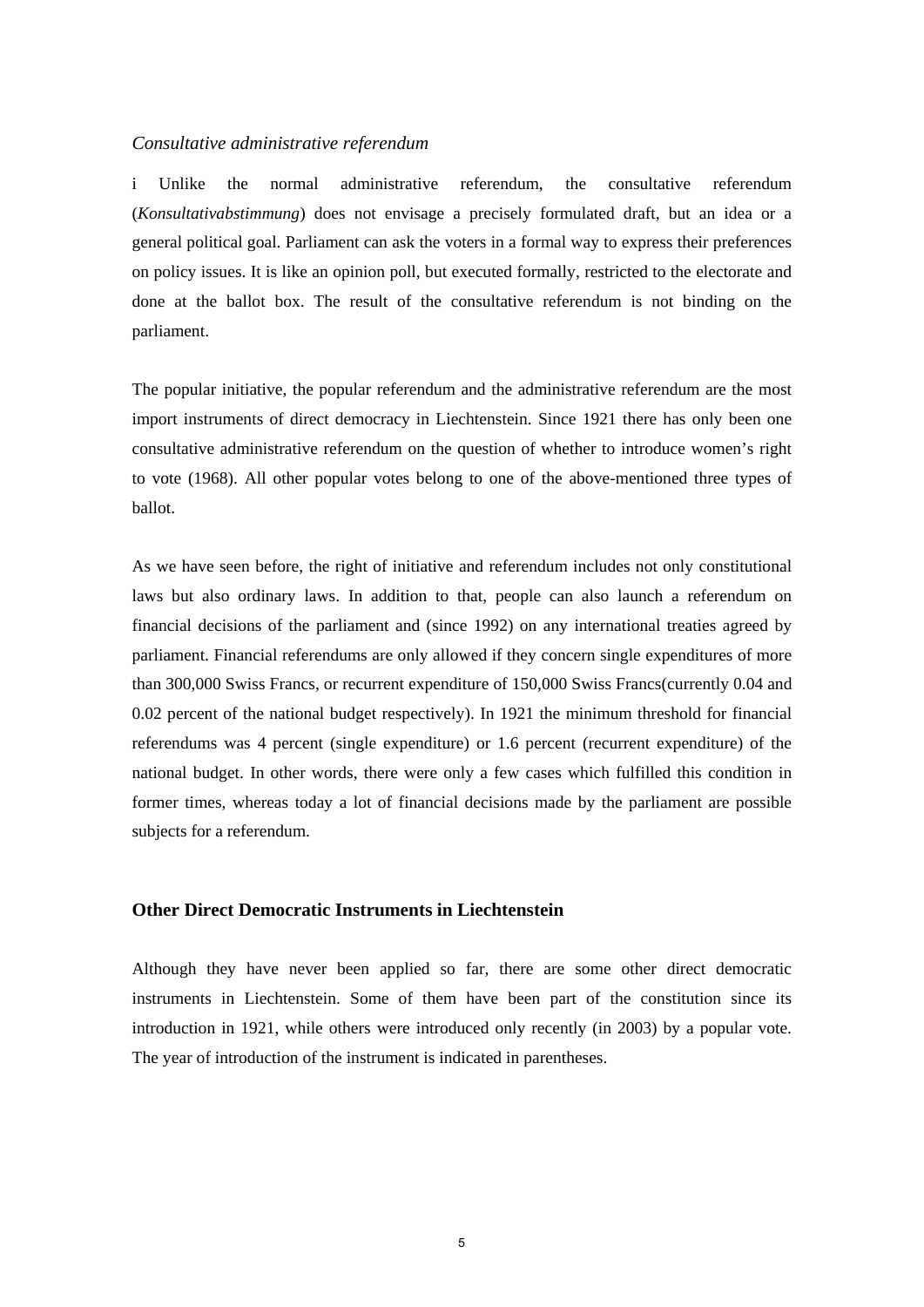#### *Initiative for the convocation of the parliament (1921)*

1,000 signatures are required to launch an initiative for a popular vote on the convocation of the parliament. Alternatively this can be done by three communities.

#### *Initiative for dissolution of parliament (1921)*

With 1,500 signatures (four communities) there would be a popular vote on the dissolution of parliament. If the majority of the voters agrees, parliament will be dismissed and new parliamentary elections will be held.

## *Motion of no-confidence in the prince (2003)*

If the people are dissatisfied with the prince they can launch an initiative of no-confidence against the prince. The process starts with the collection of 1,500 signatures to force a popular vote on this issue. If the majority expresses a lack of confidence in the prince, the motion is not binding at all but is passed to the princely house. It is up to the princely house to decide on the issue: whether there should be some disciplinary measures against the prince – maybe even the dismissal of the prince – or nothing at all. It is debatable whether this really should be treated as a direct democratic right, because there is no guaranteed real effect of the initiative.

#### *Abolition of the monarchy (2003)*

The people have the right to abolish the monarchy. The process starts again with 1,500 signatures as a kind of initiative. The first popular vote would be on the question of whether to initiate the process of abolishing the monarchy. If there is a majority in favour of the continuation of the process, the parliament is obliged to draft a republican constitution (with no elements of monarchy remaining) within one year. After this, there is a space of another year before there is a popular vote on the newly-designed republican constitution. This would be an obligatory referendum. The prince would have the right to make his own proposal for a new constitution at the same ballot. If neither of the proposals were to gain a majority of the votes, the old constitution would remain in force. If more than one proposal secured a majority, a second ballot would take place.

#### *Nomination and election of judges (2003)*

The election of judges is a rather complicated procedure in Liechtenstein. The first stage involves a board composed of members of parliament, a governmental minister, appointees of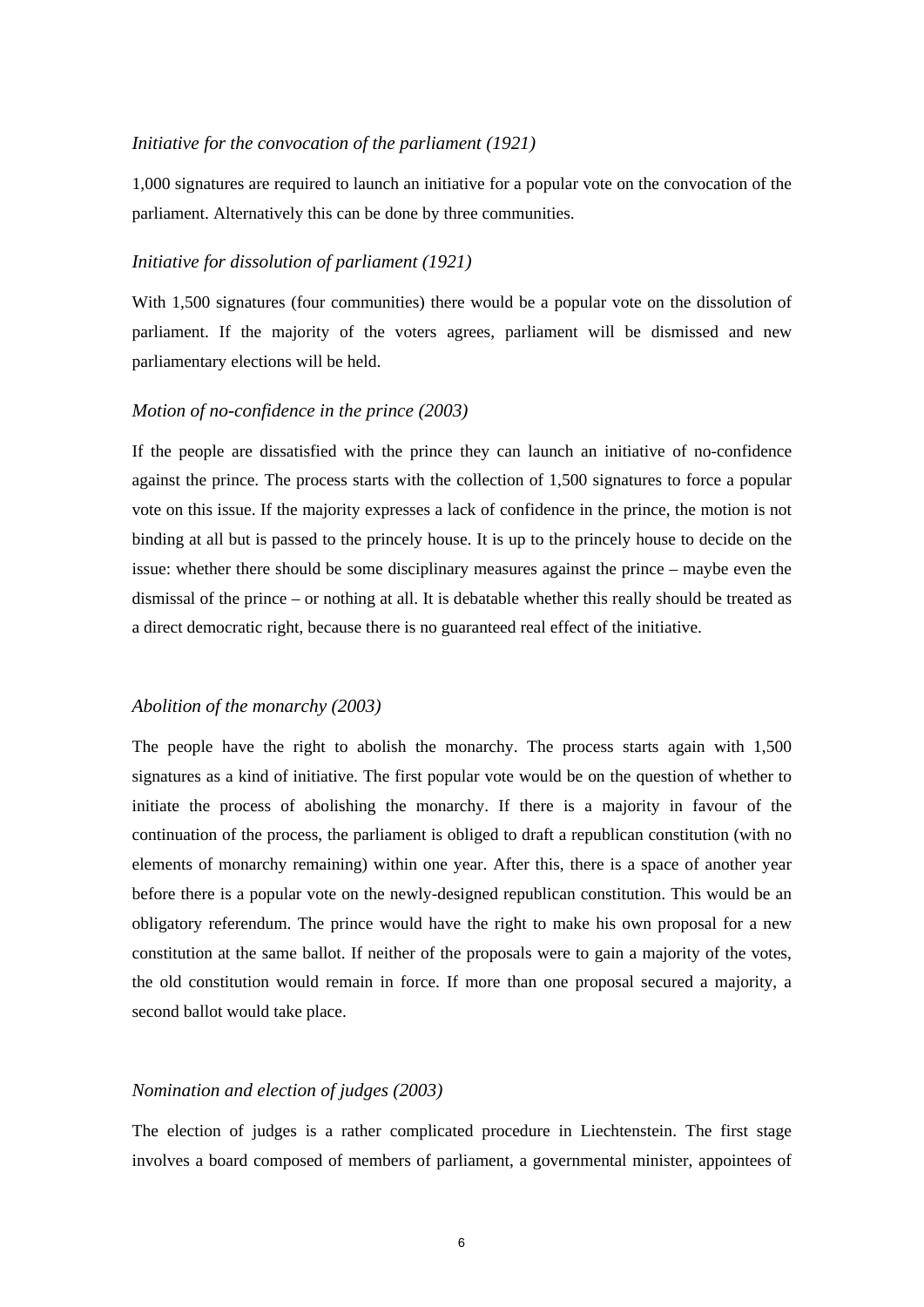the prince and the prince himself, which proposes a candidate or candidates to the parliament. The prince nominates half of the board, has the casting vote and the right of veto in the board. If parliament does not accept the proposed candidate(s), it has the right to make its own proposals. In the case of dissent between the board and the parliament the final and binding decision is taken by a mandatory popular vote. At this stage of the process people also have the right to collect signatures for their own nominations of judicial candidates. The candidate with the absolute majority of votes will be elected. If none of them achieves the absolute majority, a second ballot is held to decide between the two leading candidates. There is no veto right of the prince after the final and binding decision of the people.

#### **Design of Direct Democracy in Liechtenstein**

The direct democratic instruments in Liechtenstein remind one very much of the instruments in Switzerland.<sup>[5](#page-7-0)</sup> There are, however, some differences not only at the level of the instruments themselves. As we have seen, there is a broader spectrum of instruments in Liechtenstein partly due to the dualistic construction of the constitution - including direct democratic rights which are especially focussed on the relationship between the people, the prince and the bodies of the representative democracy. But there is an even greater distinction between Swiss and Liechtenstein direct democracy in respect of the principle functioning of the political system. The Liechtenstein system is founded on the constitutional principle, whereas Switzerland follows the principle of popular sovereignty. $<sup>6</sup>$  $<sup>6</sup>$  $<sup>6</sup>$ </sup>

#### *Constitutionalism*

The direct democratic rights in Liechtenstein must not be considered as the peak of sovereignty in the political system of Liechtenstein. Popular sovereignty is limited by two main factors, one being the constitutional principle with the rule of law and the validity of human rights through the constitution and international treaties, such as the European Convention on Human Rights. The second strongly limiting factor is the strong position of the prince in the dualistic constitution of Liechtenstein (see below).

<span id="page-7-0"></span><sup>5</sup> See Marxer/Pállinger 2006.

<span id="page-7-1"></span><sup>&</sup>lt;sup>6</sup> See the merging of the concepts of constitutionalism vs. people's sovereignty (Jung 2001) and consensus- vs. majoritarian-oriented direct democratic instruments (Vatter 2000; 2002) in Marxer/Pállinger 2006.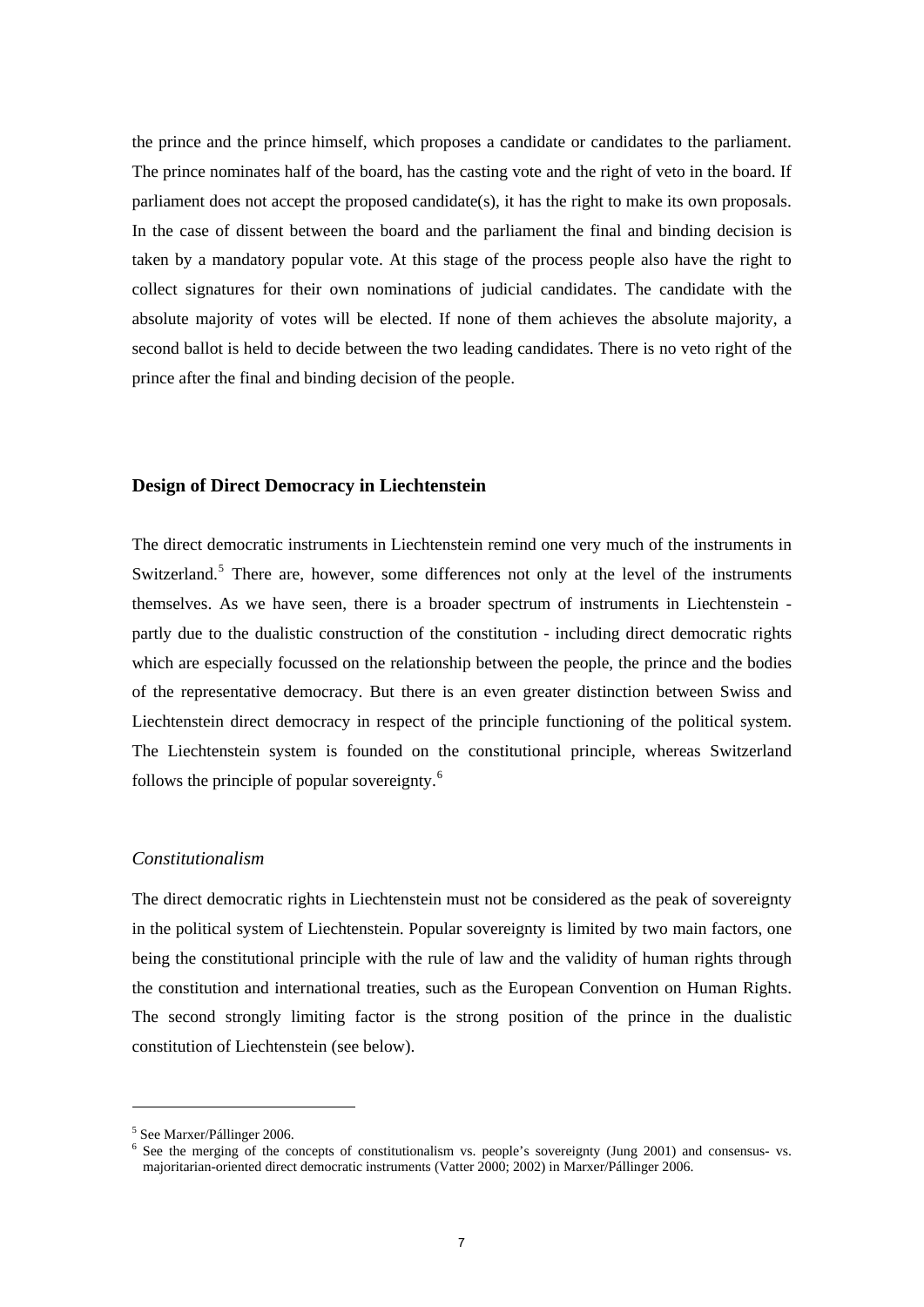In order to avoid having popular votes on issues that are in conflict with the constitution or with international law, formulated popular initiatives are routinely checked as to their compatibility with the constitution and treaties. The check is carried out by the government after the registration of the initiative. The government then sends a report on the initiative and the result of the check to the parliament. The parliament then has to decide whether the initiative is allowed or not. If it is rejected because it is in conflict with the constitution or international law, the process has already come to an end. If it is allowed to proceed, the initiative will be published by the administration and the collection of signatures can start.

After an affirmative decision of the voters, the rule of law still works. The constitutional court (*Staatsgerichtshof*) can suspend laws if they are not compatible with the constitution, even if they have been passed by popular vote and are already in force.

#### *Countersignature or Veto by the Prince*

A second strongly limiting factor to the people's absolute sovereignty is the power of the prince. He has the right to sign – or not to sign – most of the acts of popular votes. This includes his right to approve or refuse votes on popular initiatives, administrative referendums (as well as any decisions of parliament concerning laws or the constitution), and popular referendums when people support the decision of the parliament. In the case of a popular referendum which rejects the decision of parliament the process is blocked in any case and the countersignature of the prince is redundant.

## *Procedure and Time Limits*

Popular referendums can be started as soon as the parliamentary decisions open to referendum are publicly announced by the government. Things develop pretty fast from then on: there is only a 30-day period in which to collect the signatures of people with voting rights, i.e. Liechtenstein citizens of 18 and above (men and women) living in Liechtenstein. The signatures have to be collected on separate sheets for each municipality. They are checked by the mayors of the municipalities and afterwards have to be handed over to the government. The signatures are checked once again by the government which finally organizes the ballot within three months.

Popular initiatives first have to be registered with the government. After the checking process, (see above) the government reports to the parliament, which has to decide whether the initiative is allowed or not. If it is allowed, the government publishes the initiative and the collection of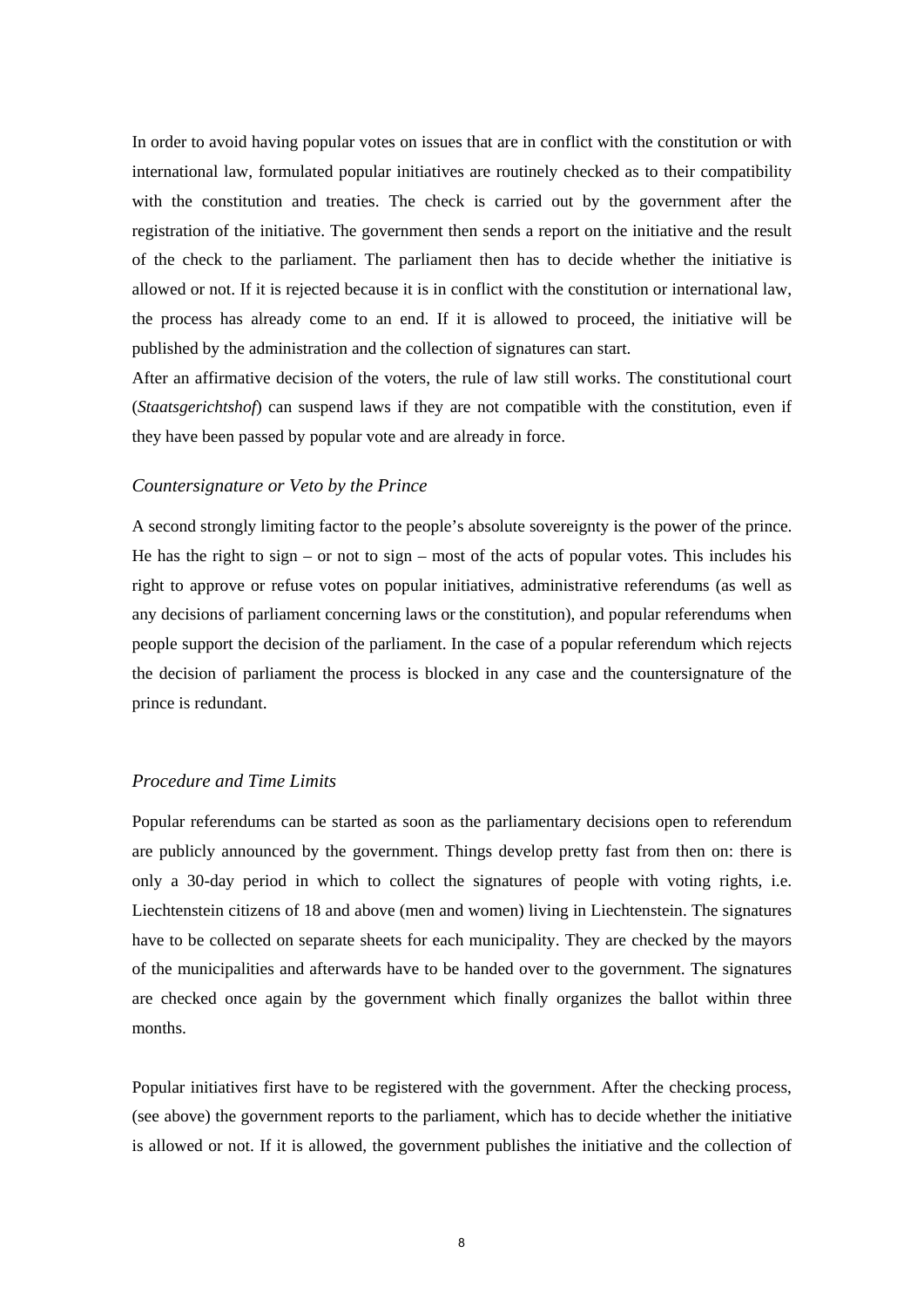the signatures can start. There is only a period of six weeks to collect the required signatures. Within this time period the signatures – again certified by the mayors of the municipalities – have to be handed over to the government. The result of the collection of signatures is published by the government and a report goes to the parliament. The parliament has to discuss the initiative in its next session and come to a conclusion within two months. The ballot, if necessary, has to be held within three months after the decision of the parliament.

The parliament can also agree with the initiative and take an affirmative decision. If so, the legislative act can be treated like any other legislative act taken by the parliament. This means that the parliament can still arrange a popular decision on the matter, strictly speaking as an administrative referendum, since it has now become a parliamentary proposal. If the parliament approves the initiative without arranging a popular vote, people can start a referendum against the parliamentary decision. If parliament does not agree with the initiative, a popular vote must be organized.

## *Number of Signatures*

Currently, 1,000 to 1,500 signatures are required for initiatives and referendums. In relation to the total number of people with voting rights, this amounts to around 6 to 9 percent of the electorate that has to sign an initiative in order to effect a popular vote. This seems to be pretty high. If we go back to the beginnings of direct democracy in Liechtenstein it was even higher. In 1921, 400 to 600 signatures were required, but there was a smaller population and at that time only male voters had the right to vote. This meant that 22 to 33 percent of the people with voting rights had to sign a proposal. It is clear that direct democratic rights were designed to function as an emergency brake or a safety valve, but not to be the regular way to take political decisions.

There is the same trend towards making referendums and initiatives easier as has already been shown with the financial referendum. To begin with, the use of direct democratic rights was confronted with relatively high obstacles, whereas today the hurdles are significantly lower.

### *Urgency*

There is one rule in the constitution which generally allows the parliament to protect a parliamentary decision from a popular referendum. It is when a legal act is declared urgent. This is always the case with the annual budget that passes through parliament towards the end of a year. People cannot use a referendum against it. If parliament were to use the urgencyclause of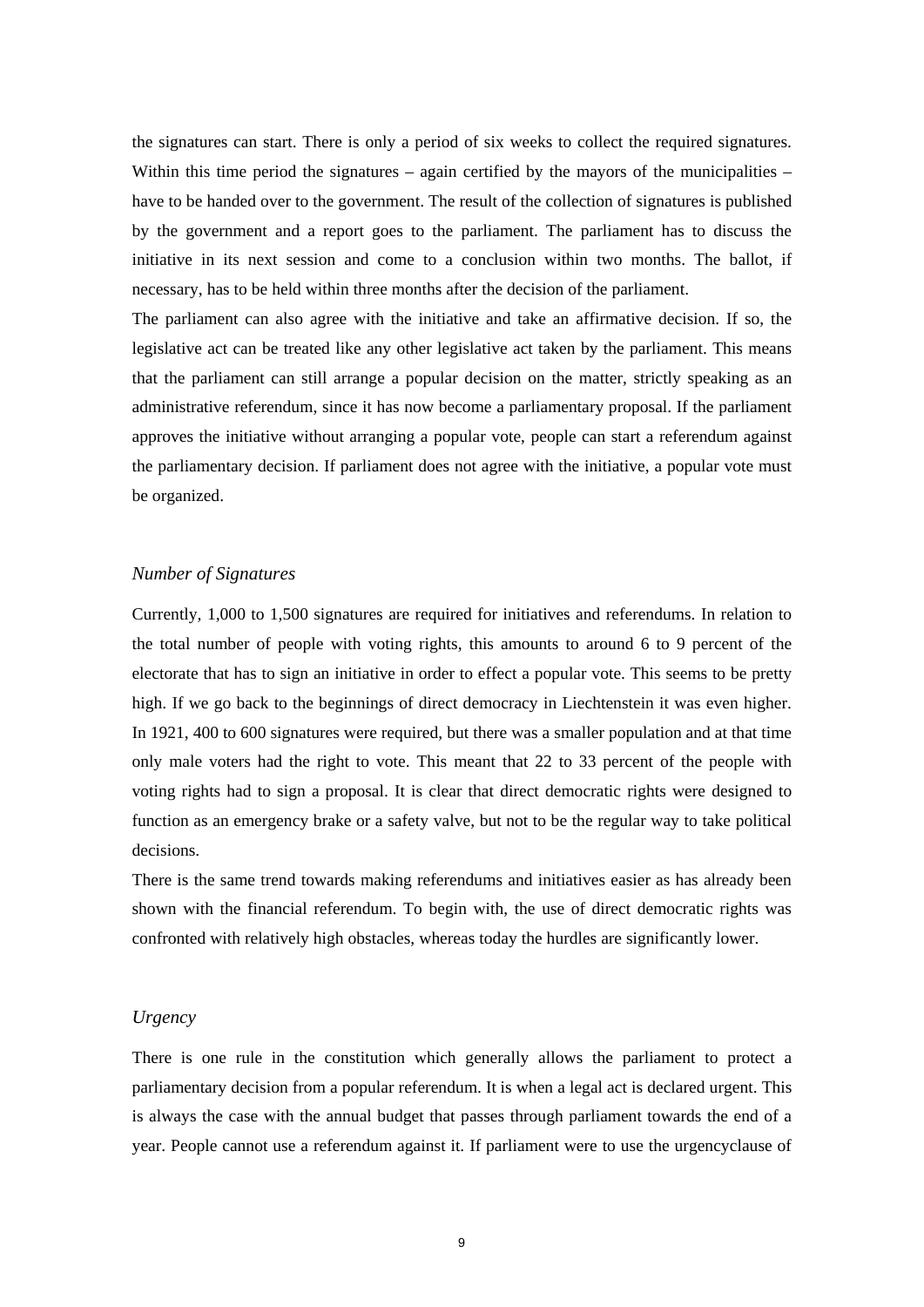the constitution too often it would indeed undermine people's direct democratic rights. If there were an appeal to the constitutional court, it is quite sure that this practice would be banned. In fact, urgent decisions are a rare exception for special cases under justified circumstances.

## *Appeals*

At all stages of the proceedings there exists the right of appeal to a dedicated body, both for the initiators and even for each individual voter. Depending on the stage of the proceedings and the grounds for the appeal, the administrative appeal goes to the government, the administrative court or the constitutional court.

#### **Application of the Direct Democratic Instruments**

In the direct democracy rating by the Initiative and Referendum Institute Europe (2002), Liechtenstein took a prominent place in the upper region of the scale. Yet the confirmation of princely power in 2003 and the awareness that the power of the people in most cases is institutionally limited led to a new rating in the European midfield (IRI 2004). Beyond these fundamental considerations there is a large variety of direct democratic rights in Liechtenstein which can and do supplement the mainly representative structures of the political system. Compared to the undoubted leader of direct democracy – Switzerland – there is still a significant gap, however, especially with respect to the use of the instruments. While in Switzerland around ten to fifteen popular votes on national issues take place every year (not counting decisions at the federal state and community level), the long-term average of national popular votes amounts to roughly one per year in Liechtenstein, increasing a little during the last one to one and a half decades.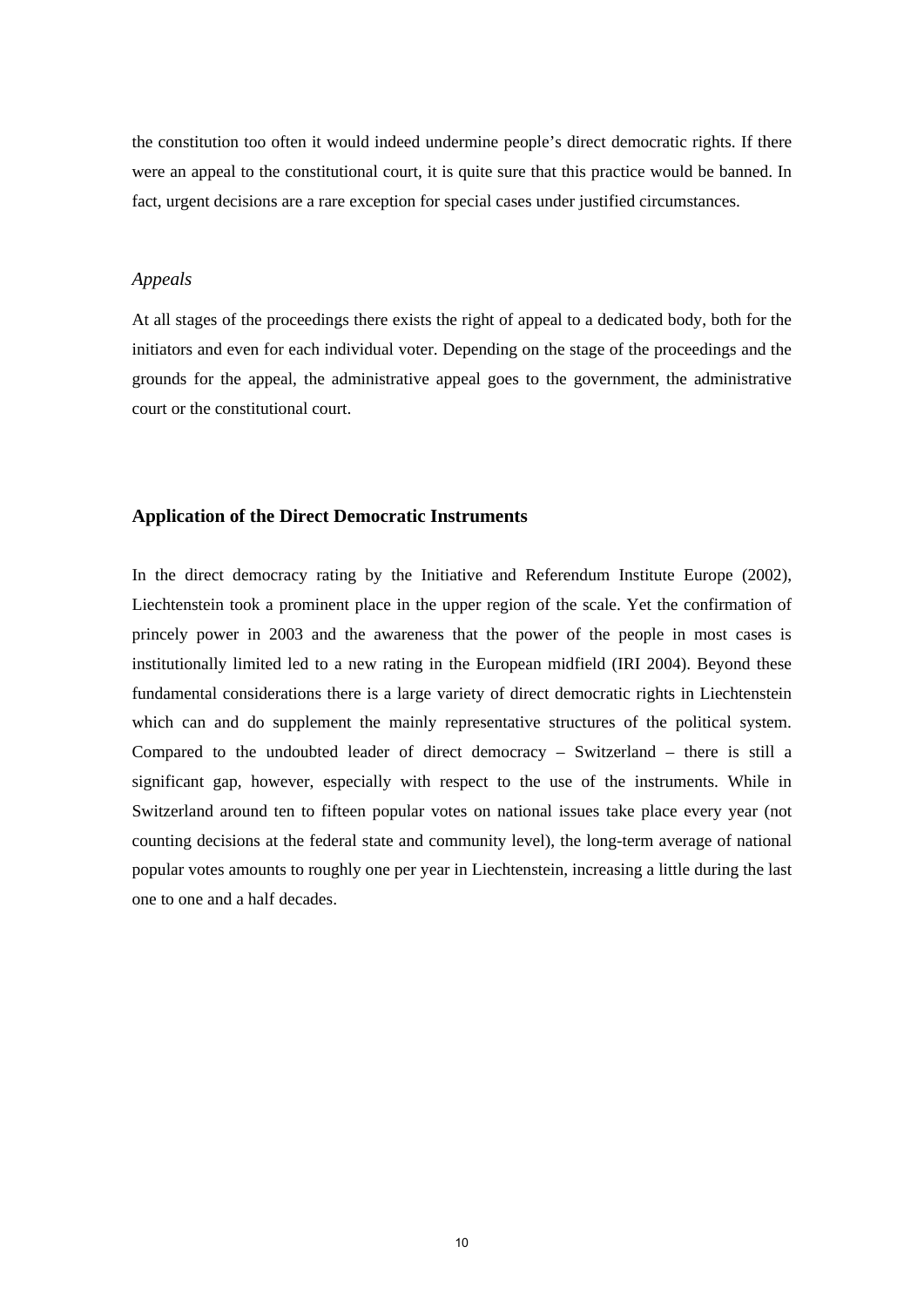|                              | 1980-89 | 1990-99       | 2000-06 | 1980-2006 |
|------------------------------|---------|---------------|---------|-----------|
| Popular Initiative           | 8       |               |         | 17        |
| Popular Referendum           |         | $\mathcal{L}$ | 6       | 13        |
| Authorities' Referendum      | 4       |               | 2       | 10        |
| Authorities' Counterproposal |         |               |         |           |
| Total                        | 18      | 11            | 13      | 42        |

#### *Table 1: Frequency of popular votes in Liechtenstein (1980-2006)*

*Data Source: Marxer (2007/forthcoming).*

The success rate for the different types of popular votes varies significantly. Popular initiatives have the lowest success rate. Less than one third of the initiatives succeeded during the time period from 1980 to 2006. By comparison, the parliament was quite successful. 70 percent of the authorities' referendums were supported by the electorate, and one of the two counterproposals was also approved. On the other hand, the popular referendum really serves as an emergency brake against parliamentary decisions. If there was a referendum, less than 40 percent of the drafts of the parliament were successful.

*Table 2: Success rate of direct-democratic instruments in Liechtenstein (1980-2006)* 

|                              | Popular Votes | Success rate         |  |
|------------------------------|---------------|----------------------|--|
|                              |               | ('Yes' to the draft) |  |
| Popular Initiative           | 17            | 29.4 %               |  |
| Popular Referendum           | 13            | 38.5 %               |  |
| Authorities' Referendum      | 10            | 70.0 %               |  |
| Authorities' Counterproposal | $\mathcal{L}$ | 50.0 %               |  |
| Total                        | 42            | 42.9 %               |  |

*Data Source: Marxer (2007/forthcoming).*

Finally, we can have a look at the voter turnout. There is another remarkable difference to the Swiss case since the voter turnout in Liechtenstein is quite high. In former days it reached levels of 90 percent and more. Nowadays the average is around 65 percent, but participation is highly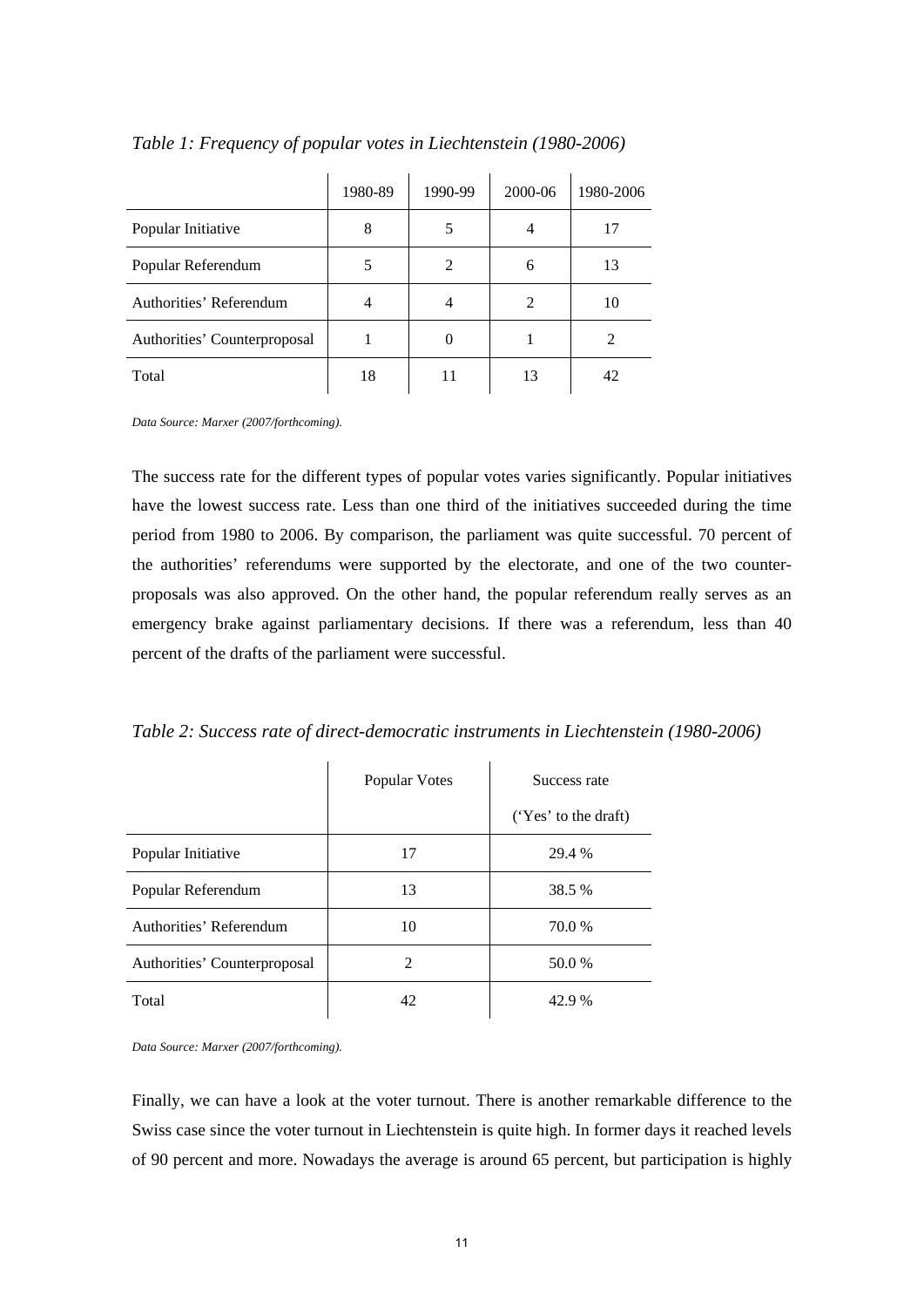selective. During the present decade voter turnout has varied from 48 to 87 percent, depending on how important the issue seemed to be to the electorate and how intensive and controversial the public communication was in the run-up to the popular vote.

*Figure 2: Voter turnout at popular votes in Liechtenstein (1919-2006)* 



1920s 1930s 1940s 1950s 1960s 1970s 1980s 1990s 2000s

 *Source of data: Marxer* 

*(2007/forthcoming).*

#### **Conclusions**

Liechtenstein has enjoyed a great variety of direct democratic instruments since 1921 when the new constitution was adopted. Some of them represent the classical type of strong instruments like the popular initiative and the popular referendum. In addition, parliament has the right to arrange popular votes or make counter-proposals to initiatives. These are the dominant direct democratic instruments in Liechtenstein.

Since the fundamental revision of the constitution in 2003, some additional direct democratic rights have supplemented the wide range of direct democratic rights, including the right to a motion of no confidence in the prince, the right to elect judges (where there is dissent between the prince and the parliament), and the right to abolish the monarchy without the prince having the right of veto. These rights have not been used so far, as with some other direct democratic rights such as popular votes on convening or dissolving parliament.

On the other hand, direct democracy in Liechtenstein is not unlimited. Popular votes are usually binding on the parliament, but not on the prince. In most cases he possesses a veto right. If he does not sign a law it cannot enter into force, even if there is an overwhelming majority of the people at the ballot in favour of it. The veto cannot be overruled. This is due to the so-called dualistic principle of the constitution, where state power is separated into two parts: the prince and the people. This means also that the sovereignty of the people is restricted, at least as long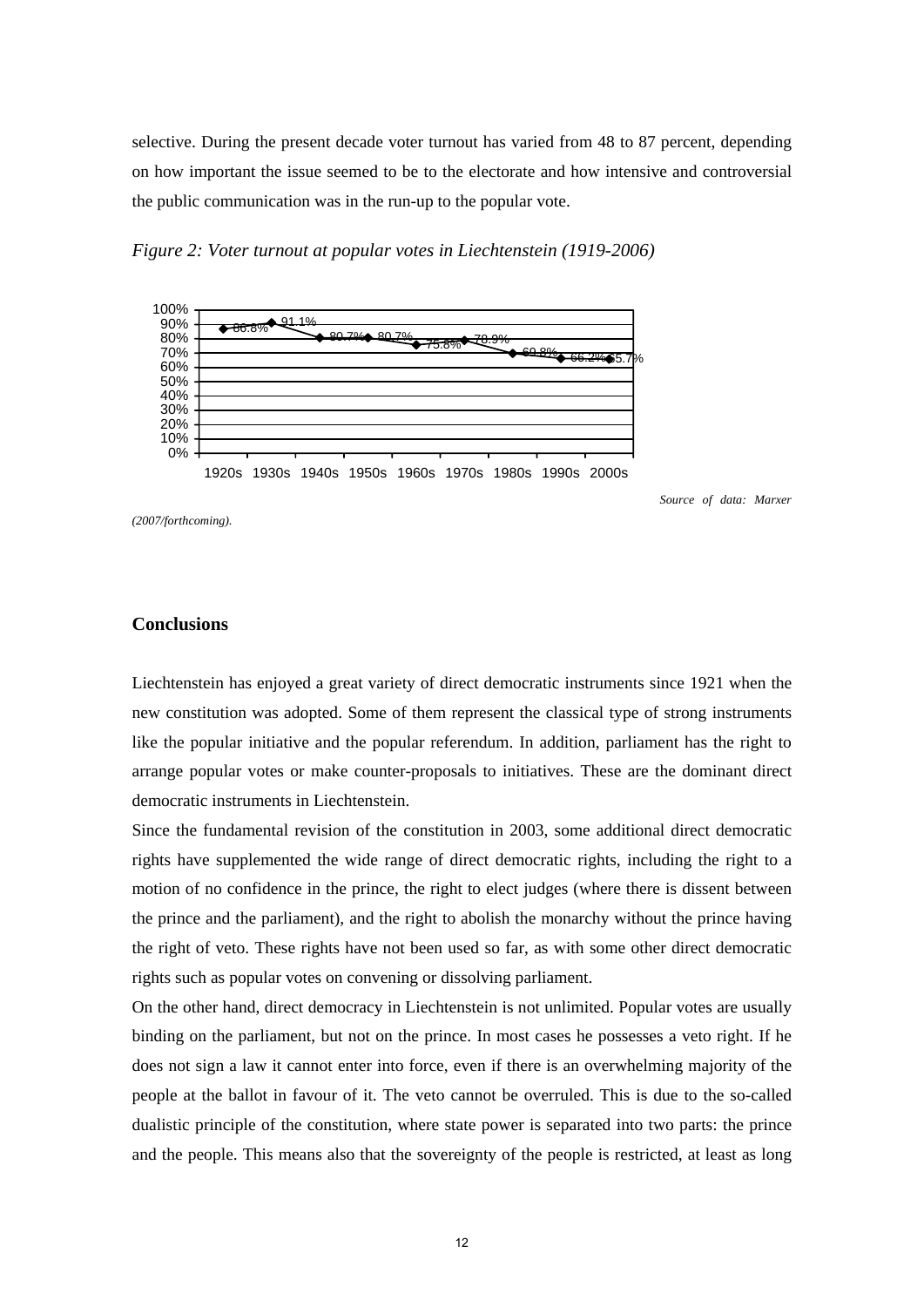as the monarchy is not abolished , which is an ultimate solution, though possible by legal means.

Besides the strong role of the prince limiting the direct power of the people, Liechtenstein follows the constitutional principle with its additional restrictive effects on direct democracy. That is the reason why not all proposals supported by popular initiatives are allowed. They are first examined to see whether they harm the constitution or international treaties. The constitutional court is the crucial level of jurisdiction which in case of appeal can abolish laws even after they have entered into force.

So far, direct democracy is not the dominant aspect of the political system in Liechtenstein. Basically it is a representative democracy, combined with strong rights of the monarch. Direct democratic rights play more or less the role of a safety valve or an emergency brake which allows the electorate to accelerate or slow down policies. It also leads to a high level of interest in politics. Even if the instruments are not in daily use, they have a indirect effect on the political process. The authorities always have to be aware that there might be a popular vote on any issue. From the beginning, therefore, legislation proceeds in close contact with key actors who can eventually behave as functional veto players.<sup>[7](#page-13-0)</sup>

To sum up, not only is fundamental agreement needed between parliament, government and the prince, but also broad support by the people. This generates a mainly consensus-oriented political system, where direct democratic rights additionally intensify the consensus pressure of the system.<sup>[8](#page-13-1)</sup> With the constitutional revision of 2003 the balance of the system has moderately changed. The strong position of the prince has basically been confirmed; in some respects his power has even been extended, i.e. the right to dismiss the government at any time, or to play a dominant role in the process of electing judges. On the other hand, the voters received some new direct democratic rights, especially the right to be the arbiters if there is dissent in the process of electing judges, or the right to abolish the monarchy by legal means, with no right of veto by the prince. Lastly, the representative bodies, i.e. the government and parliament, were slightly degraded.

It is too early to evaluate whether there is a new balance in the political system with a longlasting perspective, or whether the conflict-resolving mechanisms in the constitution are not adequate to open a fruitful co-operation between the different institutional players. As mentioned above, quite a lot of direct democratic instruments – among them all the new rights from 2003 – have never been used, and the experience of the last few years indicates that there

<span id="page-13-0"></span><sup>&</sup>lt;sup>7</sup> The veto-potential according to the definition of Tsebelis (2002) is quite high in Liechtenstein.  $8 \text{ Following } I \text{ in.}$ 

<span id="page-13-1"></span><sup>&</sup>lt;sup>8</sup> Following Lijphart 1984, 1999.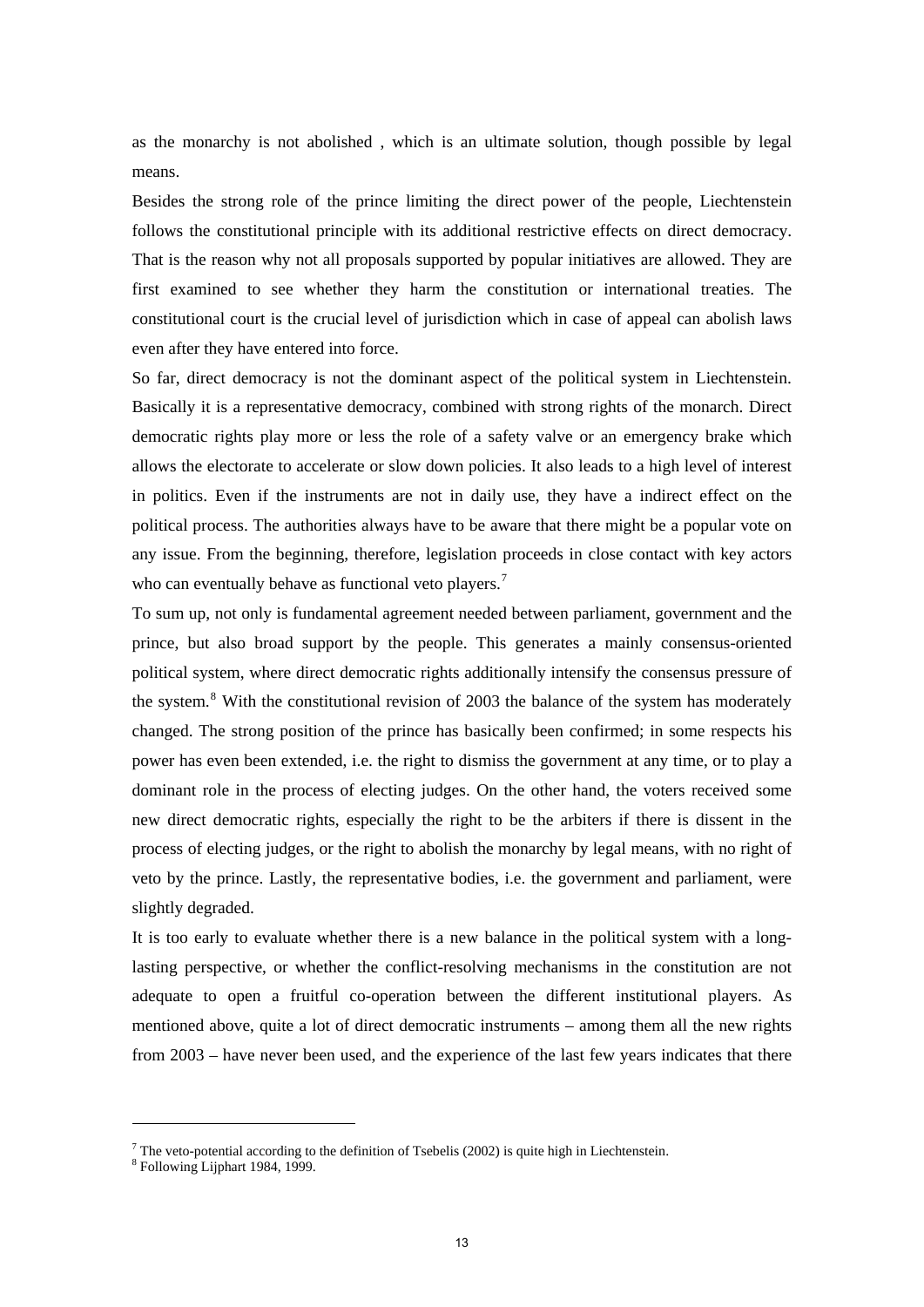will probably be no substantial change in the use of the instruments and the role of direct democracy in Liechtenstein.

## **5 References**

- *Batliner, Gerard* (1994) Die liechtensteinische Verfassung 1921. Elemente der staatlichen Organisation. Vaduz. Verlag der Liechtensteinischen Akademischen Gesellschaft.
- *Batliner, Martin* (1993) Die politischen Volksrechte im Fürstentum Liechtenstein. Institut für Föderalismus, Etudes et colloques, PIFF, 8. Freiburg.
- *Ignor, Alexander* (1987) Monarchisches und demokratisches Prinzip in der liechtensteinischen Verfassung, in: *Press, Volker/Willoweit, Dietmar* (Hrsg.): Liechtenstein: Fürstliches Haus und staatliche Ordnung. Vaduz/München/Wien. Verlag der Liechtensteinischen Akademischen Gesellschaft/Oldenbourg. S. 465-485.
- *Initaitive and Referendum Institute Europe* (2002): IRI Europe Country Index on Citizenlawmaking 2002 (Initiative & Referendum Institute Europe). A Report on Design and Rating of the I&R Requirements and Practices of 32 European States (Eds.: Andreas Gross und Bruno Kaufmann). Amsterdam. IRI Europe.
- *Initaitive and Referendum Institute Europe* (2005): Initiative & Referendum Monitor 2004/2005. The IRI Europe Toolkit for Free and Fair Referendums and Citizens' Initiatives. Amsterdam. IRI Europe.
- *Initaitive and Referendum Institute Europe* (2005): Guidebook to Direct Democracy in Switzerland and Beyond. Amsterdam. IRI Europe.
- *Jung, Sabine* (2001): Die Logik direkter Demokratie. Wiesbaden. Westdeutscher Verlag.
- *Lijphart, Arend* (1984): Democracies: Patterns of Majoritarian and Consensus Government in Twenty-One Countries. New Haven/London. Yale University Press.
- *Lijphart, Arend* (1999): Patterns of Democracy. Government Forms and Performance in Thirty-Six Countries. New Haven/London. Yale University Press.
- *Marxer, Wilfried* (2004): "Wir sind das Volk" Direkte Demokratie: Verfahren, Verbreitung, Wirkung. Beiträge Liechtenstein-Institut Nr. 24. Bendern.
- *Marxer, Wilfried* (2007/forthcoming) Direkte Demokratie in Liechtenstein Entwicklung, Analyse, Forschungsperspektiven. Liechtenstein Politische Schriften. Vaduz. Verlag der Liechtensteinischen Akademischen Gesellschaft.
- *Marxer, Wilfried/Pállinger, Zoltán Tibor* (2006): Systemkontexte und Systemeffekte der direkten Demokratie. Die direkte Demokratie in Liechtenstein und in der Schweiz im Vergleich. Beiträge Liechtenstein-Institut, Nr. 34. Bendern.
- *Marxer, Wilfried/Pállinger, Zoltán Tibor* (2007): System contexts and system effects of direct democracy in Liechtenstein and Switzerland compared, in: Kaufmann, Bruno et.al. (eds.): Direct Democracy in Modern Europe - Experiences, Developments and Prospects. Wiesbaden. VS Verlag für Sozialwissenschaften.
- *Pállinger, Zoltán Tibor* (2003) Monarchien im Europa von heute unter besonderer Berücksichtigung der neuesten Verfassungsentwicklung im Fürstentum Liechtenstein. Beiträge Liechtenstein-Institut Nr. 18. Bendern.
- *Press, Volker/Willoweit, Dietmar* (Hrsg.) (1987) Liechtenstein Fürstliches Haus und staatliche Ordnung. Vaduz/München/Wien. Verlag der Liechtensteinischen Akademischen Gesellschaft/Oldenbourg.
- *Riklin, Alois (* (1987): Liechtensteins politische Ordnung als Mischverfassung, in: Eröffnung des Liechtenstein-Instituts. Kleine Schriften Nr.11. Vaduz. Verlag der Liechtensteinischen Akademischen Gesellschaft.
- *Schiller, Theo* (2002): Direkte Demokratie. Eine Einführung. Frankfurt/Main, Campus Verlag.
- *Tsebelis, George* (2002): Veto Players: How Political Institutions Work. Princeton. Princeton University Press.